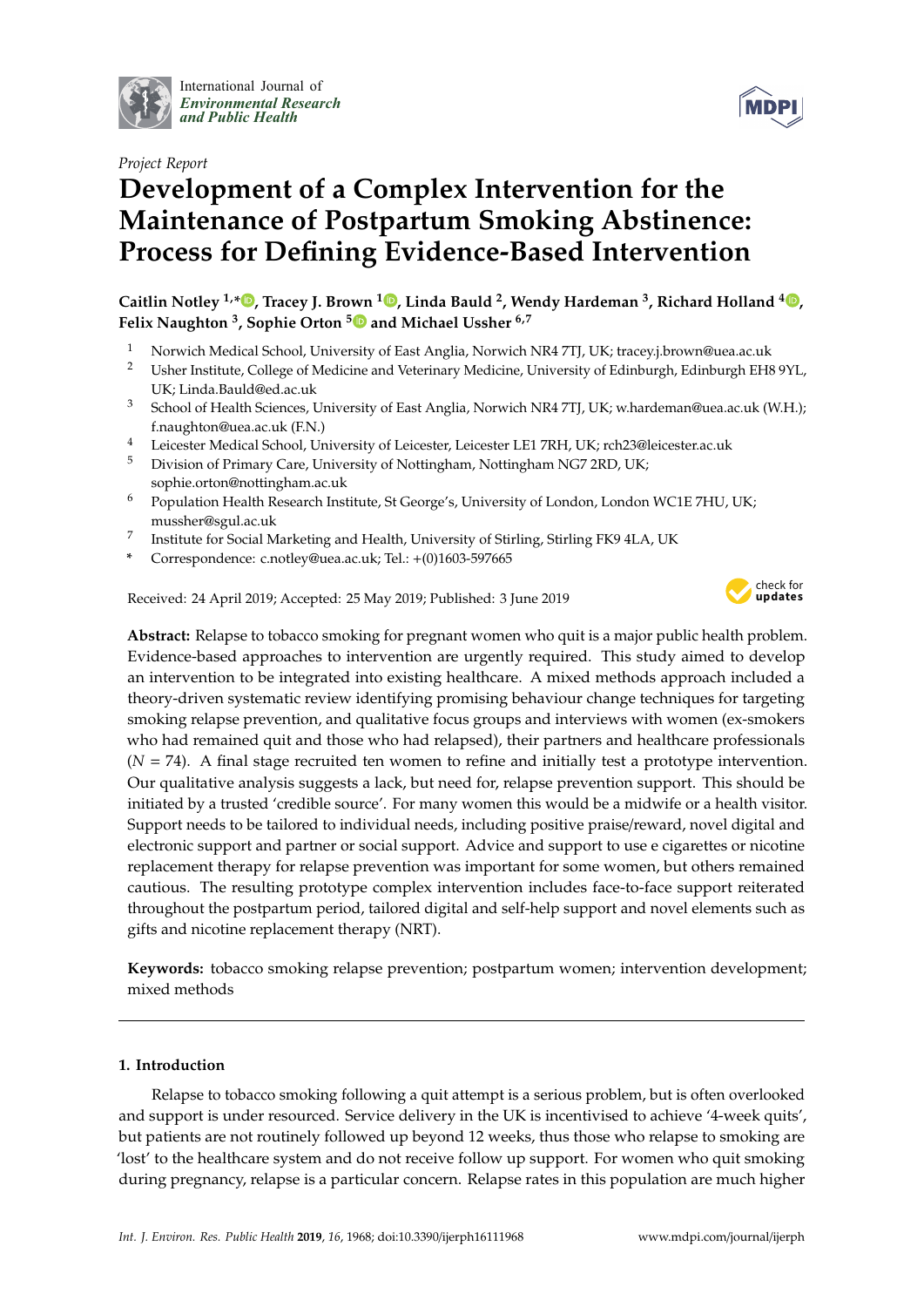than in the general population [\[1\]](#page-15-0), perhaps due to a motivation to quit for the pregnancy alone [\[2\]](#page-15-1), societal expectations [\[3\]](#page-15-2), the stress and strain of new motherhood [\[3\]](#page-15-2) or a lack of ongoing support to stay quit from smoking. Living with a partner who is a smoker is the leading predictor of postpartum relapse [\[3\]](#page-15-2), and in our related work we theorise the important role of social identity as impacting on relapse status [\[4,](#page-15-3)[5\]](#page-15-4).

Despite the high incidence of relapse, evidence from a recent Cochrane review [\[6\]](#page-15-5) did not support the use of specific behavioural treatments for relapse prevention, but suggested that promising treatment might include extending the use of stop smoking medication. In the UK there is currently no National Institute for Clinical Excellence (NICE) guidelines to underpin service commissioning or front-line support for relapse prevention for women who quit smoking during pregnancy. As a result, as part of 'usual care', most women receive little or no support to stay quit from smoking. This is a substantial gap in healthcare provision, as relapse to tobacco smoking has major personal and societal healthcare implications. People who continue to smoke are likely to die at least 10 years earlier than nonsmokers [\[7\]](#page-15-6), but stopping and staying stopped from smoking before middle age avoids more than 90% of the health risk attributable to tobacco [\[8\]](#page-15-7). Women who relapse to smoking have much higher chances of developing cancer, lung or heart disease [\[9\]](#page-15-8). There is a generational effect, as babies exposed to second-hand smoke are more likely to suffer from respiratory and other infections and are more likely to be admitted to hospital in the first 12 months of life [\[10\]](#page-15-9). Children exposed to smoking behaviour are much more likely to take up smoking themselves in later life [\[10\]](#page-15-9). Supporting sustained smoking abstinence beyond pregnancy therefore has a major preventative role to play in the long term health of the mother and her family.

As there are no recommended approaches for the prevention of postpartum smoking relapse [\[6\]](#page-15-5), this study was designed to develop an intervention to prevent postpartum return to smoking. Previous trials have evaluated brief intervention, motivational approaches, and some have explored extended pharmacological cessation treatments [\[6\]](#page-15-5). Few studies have tested more complex interventions with tailored elements to suit individual women. This is clearly an important omission, since relapse to smoking is a complex and highly individualised problem, requiring a complex solution to address the support needs of women situated within their unique social and cultural contexts. In this study we therefore sought to develop an intervention, designed to be delivered alongside or as part of usual UK NHS ante and postnatal care, for future testing in a clinical trial. We sought to work directly with pregnant and postpartum women—both smokers and ex-smokers—their partners and the healthcare professionals engaged in their care. Our approach is theory-driven [\[11\]](#page-15-10), using the 'Capability-Opportunity-Motivation-Behaviour' (COM-B) framework [\[12\]](#page-15-11) to map intervention components onto determinants of postpartum relapse, targeted by behaviour change techniques (BCTs) as 'the smallest identifiable components of interventions' [\[12\]](#page-15-11). Our approach recognises the need to move beyond motivational approaches that narrowly view pregnancy as a 'teachable moment' for smoking cessation [\[13\]](#page-16-0). We also emphasise social and cultural influences on behaviour, using social identity and the process of identity change [\[5\]](#page-15-4) as mid-range theory to bring together macro- and micro- level influences on behaviour. This paper describes our theoretically driven, person-based approach to intervention development, working with the population we are seeking to target change are required. Adopting a theory-driven approachand mapping out an approach that may be useful in developing public health interventions where complex solutions to supporting maintenance of positive behaviour enables a clear trajectory towards evaluation of theoryand evidence-based components.

#### **2. Methods**

The current work is a multi-component, mixed methods study, taking a person-based approach [\[14\]](#page-16-1) to intervention development. The study was conducted over three iterative phases, each phase informing the next. Methods are reported here in line with the criteria for reporting qualitative research (COREQ) guidance [\[15\]](#page-16-2).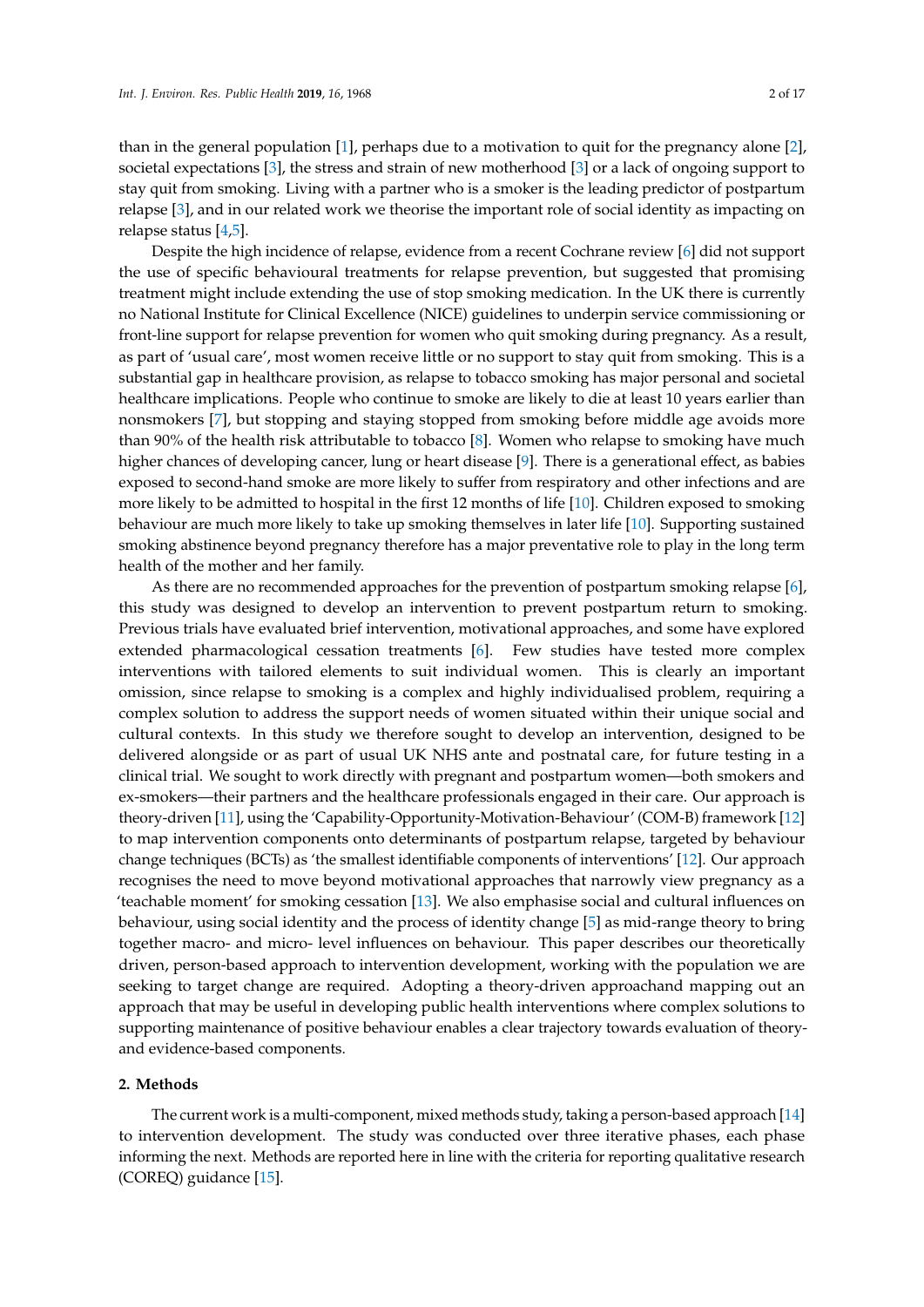Phase 1: A systematic review of behaviour change techniques included in published postpartum relapse prevention interventions (reported elsewhere [\[16\]](#page-16-3)). Findings from phase 1 were used to define behaviour change techniques [\[12\]](#page-15-11) underpinning potential intervention components which were used as prompts during phase 2.

Phase 2: A qualitative study using focus groups, interviews and an online questionnaire version of the interview. We sought a purposive sample of pregnant and postpartum women, seeking to gather multiple viewpoints of those who had stopped smoking for or during pregnancy [\[17\]](#page-16-4). Recruitment adverts were used in stop smoking services (and directly via specialist pregnancy stop smoking advisors), in health visitor clinics attended by postpartum women, at secondary care pregnancy scanning clinics and at children's centres in one county of the UK. Face-to-face recruitment by the research team, including health professional and clinical research facilitator support in some sites, was used. We purposefully selected both those who had remained abstinent and those who had relapsed back to smoking. We also sought the views of women's partners and ran focus groups with health professionals involved in the care of women (including health visitors, midwives and stop smoking advisors) for triangulation of data sources [\[18\]](#page-16-5). We aimed to recruit approximately 64 participants, seeking maximum variation in sampling characteristics, and continuing to recruit until we felt we had achieved sufficient coverage of the range of potential views such that results might be transferable to other populations [\[19\]](#page-16-6). Semistructured topic guides were used, and were developed in conjunction with PPI advisory group members. Topics covered broadly mapped to the 'Template for intervention description and replication' (TIDieR) framework for reporting interventions [\[20\]](#page-16-7), seeking feedback from participants on the need for relapse prevention intervention (why); who should deliver the intervention; when an intervention should be initiated, what form intervention and support should take and how long support should continue for; and we also sought feedback on some specific potential intervention components, such as e cigarettes, incentives and partner support. These specific components were chosen as presenting potentially promising approaches to relapse prevention based on existing evidence for smoking cessation in the general population [\[21,](#page-16-8)[22\]](#page-16-9), and to map to specific BCTs identified as important for postpartum relapse prevention in our systematic review [\[16\]](#page-16-3). CN and TB—both trained qualitative researchers—undertook focus groups together or alternatively collected data via qualitative interviews. All participants were paid travel expenses and were given a  $E20$ shopping voucher as reimbursement for their time. We also undertook interviews and focus groups with healthcare professionals involved in the care of women postpartum. We sought a purposive sample to include midwives, health visitors, children's centre workers and stop smoking advisors.

Following completion of phase 2, we undertook a period of developing the prototype intervention. This included working with an artist and a designer to develop a brand name, visualising aspects of the intervention (logo, app logo and leaflet). We worked with a web designer/developer developing web and app content based on findings from the review and phase 2 qualitative findings. We developed a text message support system, adapting texts used in an existing pregnancy smoking cessation support programme [\[21\]](#page-16-8) for postpartum relapse prevention support. We also developed a mock up version of a 'relapse kit' information box, based on the NHS 'quit kit' [\[22\]](#page-16-9).

Phase 3: Person-based intervention development [\[14\]](#page-16-1), working with individual ex-smoking women to test and retest the prototype intervention. We purposefully selected ten postpartum women, aiming again for maximum variation in sampling characteristics (age, parity and employment status), to take part in a final phase of 'person-based' intervention development [\[14\]](#page-16-1). Women responded to adverts in recruitment sites as per phase 2 or had expressed interest during phase 2 in also being involved in phase 3. This phase involved running the refined intervention developed following phase 2 as a pilot in 'real-time'. We met with each woman four times, approximately fortnightly, collecting detailed qualitative feedback on each prototype intervention component, including, (1) the initial introduction to the intervention, (2) receiving text message support, (3) using the intervention website/app and (4) responses to the idea of a relapse prevention kit, the 'BabyBreatheTM box' (see Figure [1\)](#page-3-0). Women were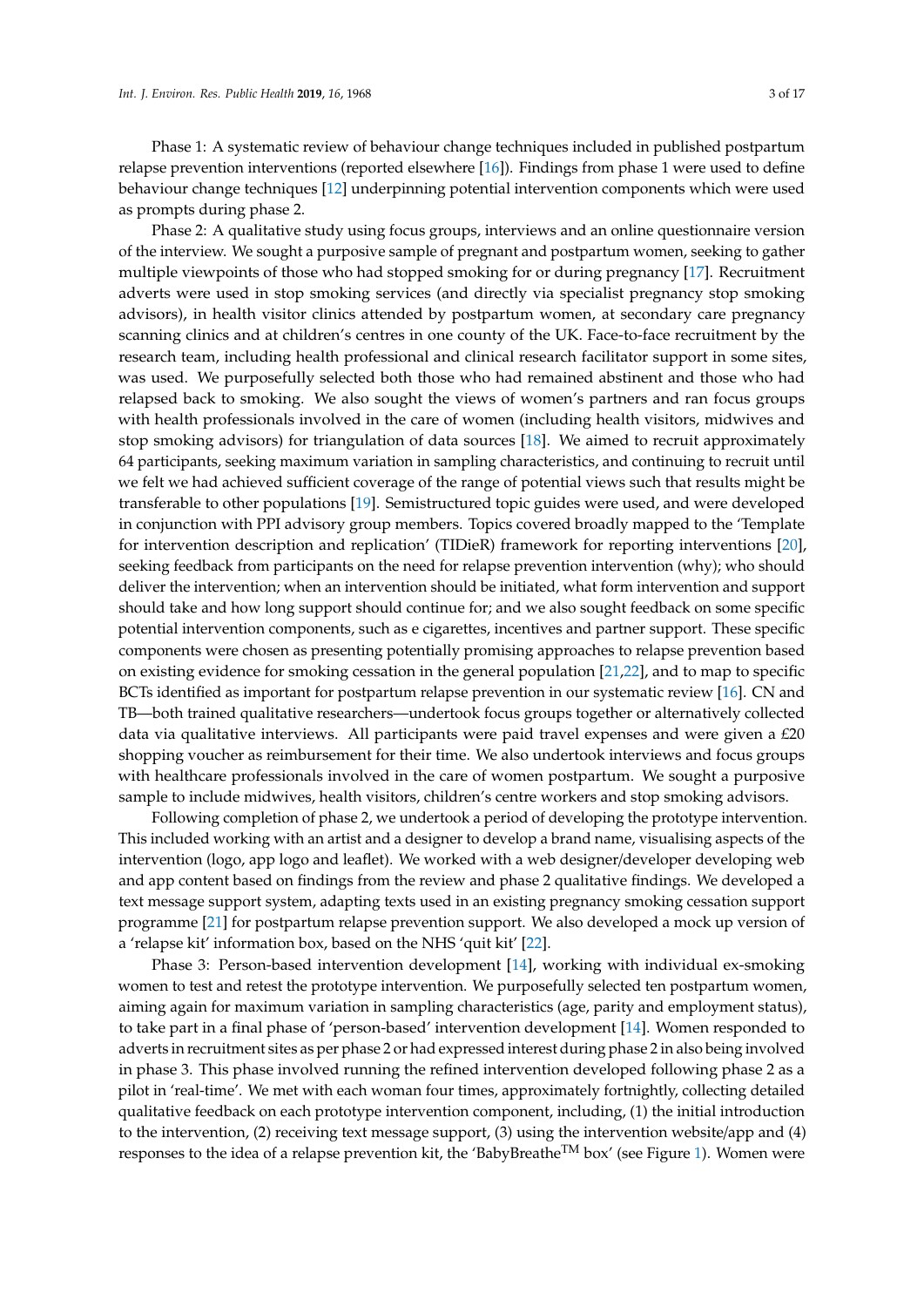interviewed at the University of East Anglia or in their own homes. Travel expenses were reimbursed and women were given a £20 shopping voucher at each data collection meeting.

<span id="page-3-0"></span>

 $\mathbf{B}$ **Figure 1.** 'BabyBreathe'<sup>TM</sup> intervention pathway.

Research Ethics Committee (ref: 17/WM/0285). Ethical approval for phases 2 and 3 of the study was granted by West Midlands-Edgbaston NHS

Thematic analysis [\[23\]](#page-16-10) of all qualitative data was undertaken led by TB. As a first step, all phase 2 data were coded descriptively to inform intervention development, aided by the use of NVivo software, version 12, QSR International, Melbourne, Australia. Three transcripts were independently coded by CN as a validity check, and the coding framework was discussed and agreed before being applied systematically across the dataset. Intervention components were then visualised and developed by the research team for use in phase 3 (e.g., a prototype website was developed and prototype text messages for the text support system were written). A second stage of inductive coding developed themes arising from the data that were less descriptive, allowing ideas and perspectives of participants to be incorporated into intervention design. At this stage, data generated through interviews, focus groups and the online version of the interview were combined. Phase 3 data was also thematically analysed to inform iterative development of intervention components. A final stage of analysis coded all prototype intervention components to map behaviour change techniques underpinning each component and inform an intervention logic model [\[12\]](#page-15-11). underpinning each component and inform an intervention logic model [12].

#### **3. Results**

**3. Results**  or an online version of the interview where preferred. Participant categorisations are shown in Table [1.](#page-3-1) For phase 2, 74 participants were recruited and took part in focus groups, individual interviews

<span id="page-3-1"></span>

| Participants                                                               | <b>Interviews Completed</b> | <b>Online/Email Feedback</b> |
|----------------------------------------------------------------------------|-----------------------------|------------------------------|
| Postpartum relapsers                                                       | ⇁                           |                              |
| Postpartum ex-smokers                                                      | 16                          | 6                            |
| Pregnant relapsers                                                         | 5                           |                              |
| Pregnant ex-smokers                                                        | 9                           | 4                            |
| Partners                                                                   |                             |                              |
| Did not specify                                                            | 0                           | 4                            |
| Health professionals (Midwives, Health<br>Visitors, Stop smoking advisors) | 12                          | 0                            |
|                                                                            | 56                          | 18                           |
| Total                                                                      |                             | 74                           |

**Table 1.** Qualitative study participants.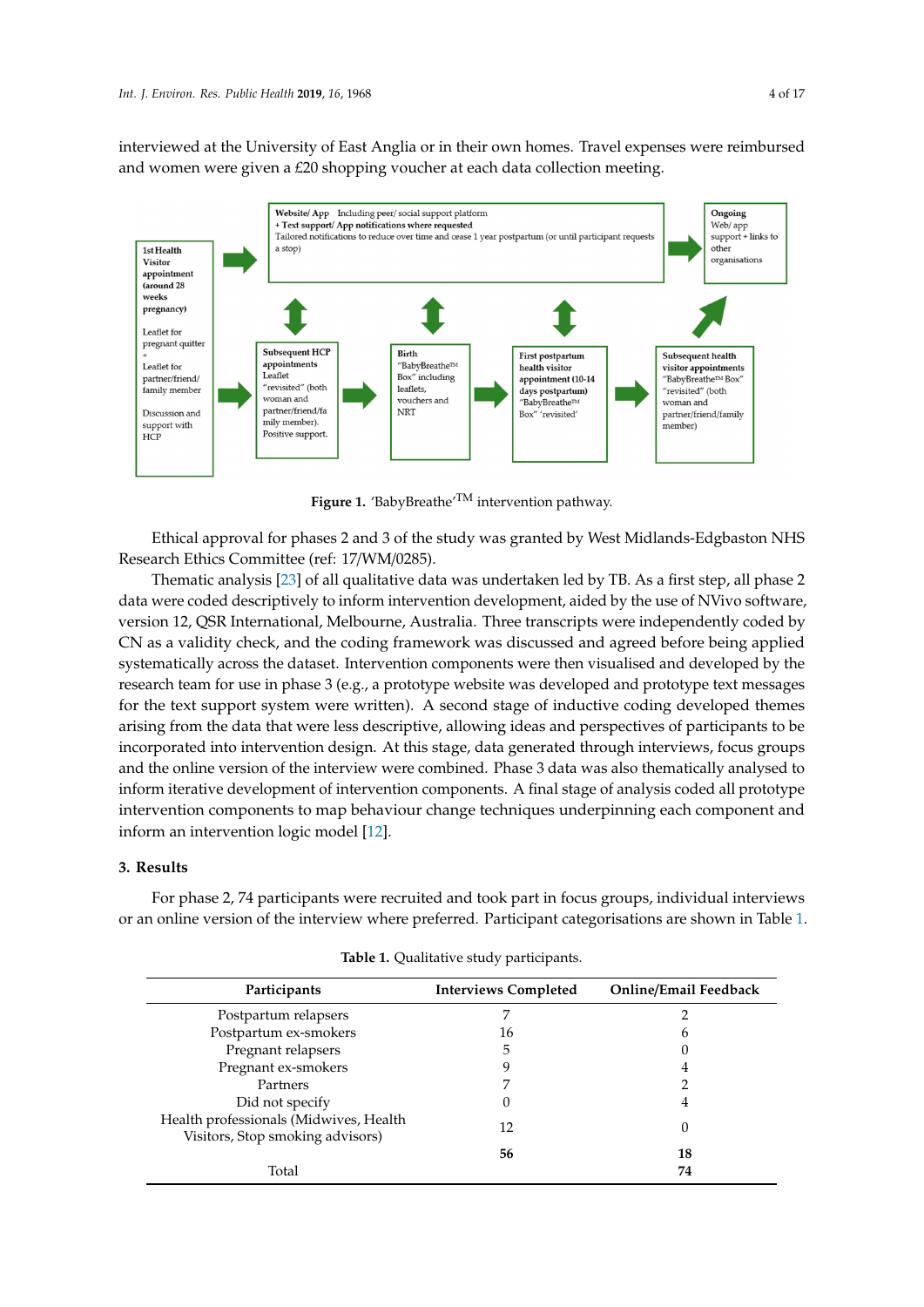Data were collected according to topic guides, ascertaining the need for support, who should deliver support, what form support should take, how long it should continue for and gathering feedback on specific potential intervention components.

#### *3.1. The Need for Relapse Prevention Support*

Women, partners and health professionals all acknowledged that there was little support for postpartum relapse prevention, but this was very much needed and wanted:

"I think it's after pregnancy you're most likely to go back to smoking because you're detached from the baby, so you feel like you can distance yourself. And I think that's when the work needs to be done to stay smoke-free because I know I certainly could have gone back to smoking quite easily ... because as a smoker, I know what that release feels like, and you're like 'I just want to smoke, I just feel like that again,' and everything can be all right for half an hour" (034, postpartum ex-smoker).

It was almost unanimously agreed that support should be positive, offering praise and recognition for the achievement of having stopped smoking. It was felt that there was a lot of support available for pregnant women to quit smoking, and the dangers of smoking in pregnancy were well known, but there was very little support for maintaining the positive behaviour change of smoking abstinence:

"I think you could frame the relapse prevention stuff in a really positive way. When you've already done this really difficult thing, giving up smoking, to give babies the best chance in pregnancy, and for me starting off on a positive note like that makes me more likely to, kind of, engage with information rather than, stuff about quitting starts from quite a negative standpoint a lot of the time. How bad smoking is rather than how good it is when you quit and how to help you stay quit" (FG 006–008, postpartum ex-smoker).

Health care professionals also felt that women currently lacked relapse prevention support and that more support should be available, delivered consistently by professionals involved in the care of women throughout pregnancy and postpartum:

"Because they need that continuous drip feeding, like we've already said, from the midwife they see post-birth, to the GP they see at six weeks, to the health visitor that they see, or the nursery nurse that goes in and does baby massage, they need to be able to access that support" (HCP FG 011).

# *3.2. 'Who' Should Introduce Support and 'When'?*

Women suggested that having the intervention introduced by a trusted health professional, as a 'credible source' would be most beneficial:

"hearing it from an actual professional, you know like a health professional then you know, you're going to believe them over, I don't know, someone else, aren't you? (053, pregnant ex-smoker)"

Although the intervention is aimed at supporting postpartum relapse prevention, it was almost unanimously agreed that support should begin during pregnancy to acknowledge cessation and to prepare for the immediate postpartum period where women may be vulnerable to relapse:

"I think the timing is probably quite key. If it was probably at this point, I'd be happy, I'm nearly seven months, I'd probably be happy to sit for ten minutes and discuss it with somebody" (041, pregnant relapser).

We sought feedback on a possible leaflet to introduce relapse prevention support. This was seen as a useful prompt to underpin a face-to-face discussion with a health professional (probably a midwife) during routine antenatal care appointments: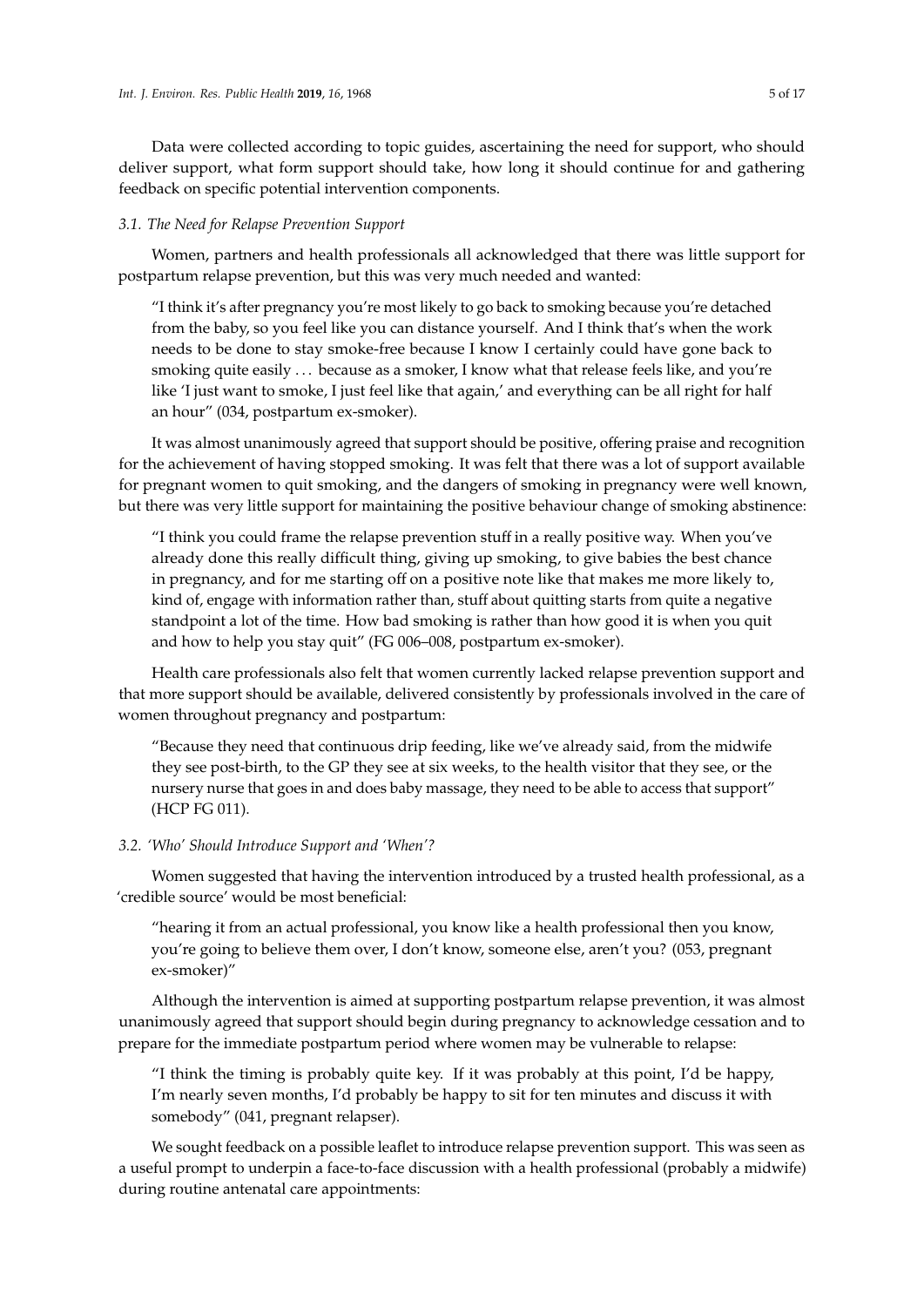"I think at your last midwife appointment, which I think is about 32 weeks you go. It would be like your last midwife and then you're kind of handed over to delivery—after that, that would be—obviously keep the conversation going during pregnancy but that would be the time to say look, here's some information about staying smoking free after you've had the baby" (034, postpartum ex-smoker).

#### *3.3. 'What Form' Should Relapse Prevention Support Take?*

#### 3.3.1. Online Tailored Self-Help Support

We sought feedback on the potential ideas of signposting women to a website or to downloading an app version. Electronic support that women could access in their own time as and when they needed it was the preferred way to deliver information into the postpartum period:

"I think probably a website would be better if I was given just like maybe like a small business card size thing with like a website on that I can visit then I think that would be . . . yeah, then I could sort of just look in my own time really. I expect a lot of people these days also I think breastfeed with their phones in their hands, looking at the news or Facebook and things" (021, postpartum relapser).

It was important for women that all facts given were 'evidence-based', using the latest statistics, and with references for further information that some women actively wanted to engage with (although not all). Information on the positive benefits of staying smoke-free particularly for the baby was desired:

"that would make them then think, because obviously they talk about more stillbirth and infant deaths more now, but then that's like trying to find what is causing it and smoking is, well, is one of the reasons" (037, pregnant ex-smoker).

Women also wanted information specifically on second and third-hand smoke exposure risks, on support to help partners to quit smoking, objective information about infant feeding and staying smoke-free, and advice on other support available, such as nicotine replacement therapy (NRT) and e-cigarettes:

"The nicotine replacement therapy—again knowing like what's out there I think, because until again I had that advice and I tried different things then I would have probably just tried to do it cold turkey and that's, it works for some people but not for everybody. So again, getting the information out there, I think is really key and what works with breastfeeding and what is more child friendly or you know takes the risks away" (045, postpartum ex-smoker).

Possible intervention content discussed included advice and information on the health benefits for women as well as babies of staying smoke-free. Women especially liked the idea of interactive elements, such as a health timeline, that could be tailored to their delivery date:

"I think if it was something like an app where you go in and erm it's kind of one of these ''Give up Smoking'—it tells you how many days you've been given up for and it tells you what the benefits are of what you've gained from having given up for that period and things like that, and it's got little visual graphs of, you know, the positives and things like that—then it's something that I'd probably pop into and have a look" (041, pregnant relapser).

Women wanted links and resources that were approved and evidence-based for further information. They did not want to be 'bombarded' with too much information, but to have the resources available to access should they choose to do so:

"the app where they can, where somebody could go and specifically look to see what the harmful risks, and what the dos and don'ts are ... maybe so they can actually take it upon themselves, to go and do that" (049, pregnant relapser).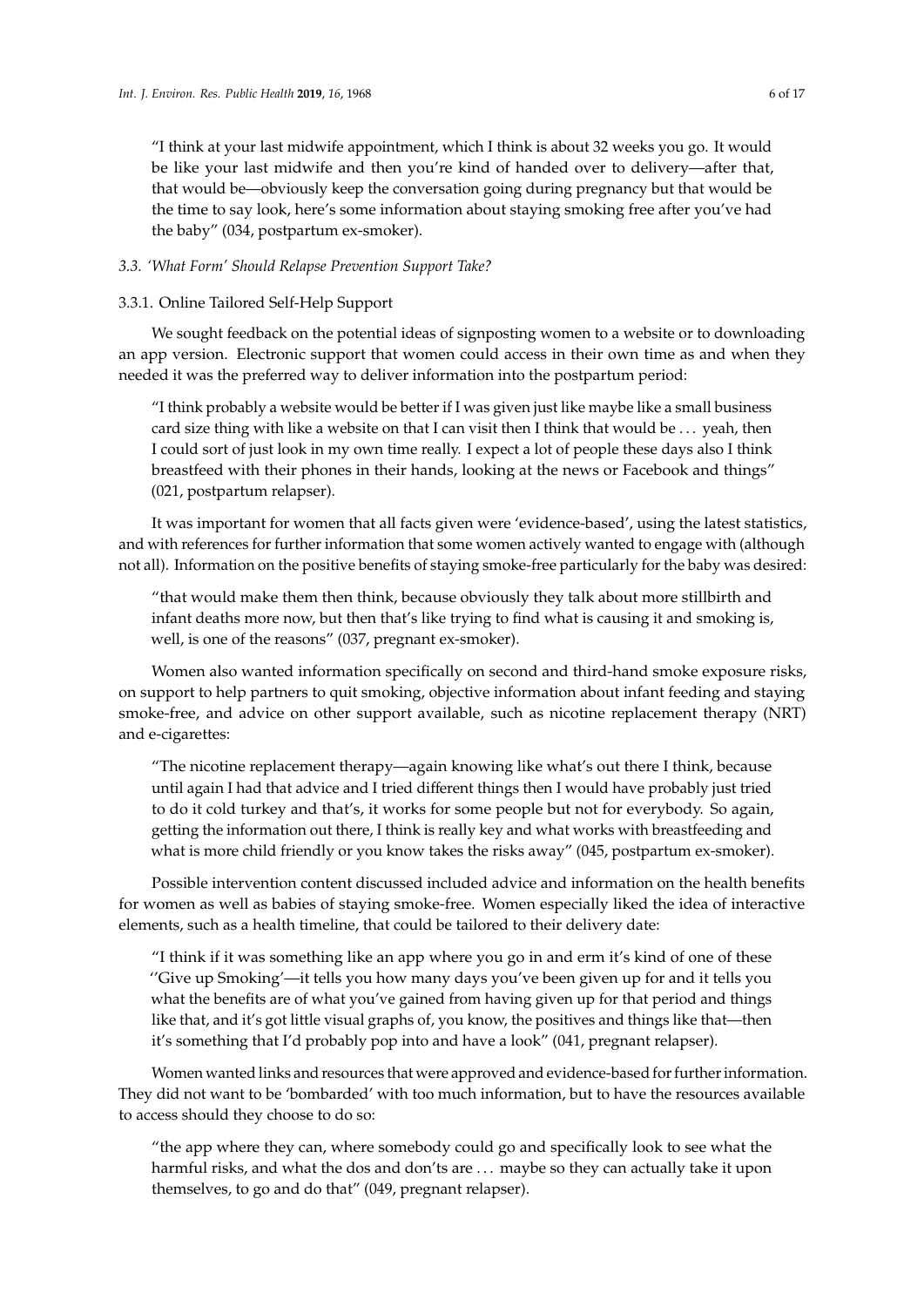The idea of a cost calculator, allowing women to see how much money they have saved by staying smoke-free and allowing women to input personalised saving goals tailored to their own wants/needs, was especially liked:

"What's really helping me is that figure, that cost of what I've saved" (046, pregnant ex-smoker).

Links to free distraction resources, such as games and quizzes, were also positively viewed. Women suggested needing more information specifically on postpartum weight management and mood (postpartum depression) in terms of supporting them to also remain smoke-free. Other suggestions were made that might improve intervention engagement, such as a logon to a website that recognised how many days women had been smoke-free and the ability to personalise the site by adding photos or linking to a text message support system.

#### 3.3.2. Digital/Text Message Support

The idea of receiving regular supportive text messages postpartum was generally liked, although not unanimously. To be most acceptable and helpful, women felt that text messages needed to start either during pregnancy, or as soon as the baby was born, and the messages needed be tailored, i.e., based on the age of the baby, and targeted towards supporting women to stay stopped from smoking, or encouraging new cessation attempts for those who may have relapsed:

"If you get a text message, everyone is straight on their phone. You know you hear an iPhone go off in like (place) town or something, or in a supermarket, and it's all dinging and everyone's like oh, is that my phone?! So as I said, really useful" (044, pregnant ex-smoker).

Women and partners suggested a preference for texts with tailored content, e.g., using personal names and offering practical advice such as relapse strategies:

"Yeah I think using the person's name is definitely—I mean there's so much you know, we get so much kind of stuff marketed at us in this day and age, sort of digital marketing and that so I think yeah, I think definitely, you'd want probably a personal approach, you know. There's no mistake, you know you're getting it through text message onto your phone and it's speaking directly to you so yeah, I think that probably is important to personalise the message" (022, partner to pregnant relapser).

It was suggested that texts need to be very regular, perhaps daily to start with, but that decreasing frequency over time would be appropriate:

"I suppose once you've got into it a little bit and you feel like you don't need as much help, then I suppose that could start to then tailor down. And that could tie in quite a bit with the relapsing part, so to speak, I suppose because if then you feel like you're not doing well, you could then put on the like reply to the text message saying 'oh I've had a relapse' and then could then set you back to the three, four day thing but then if you're doing well that might . . . maybe you could like do it every sort of five days to a week maybe" (021, pregnant relapser).

It was important that women felt in control. They wanted the ability to stop text messages on demand. They also wanted to be able to increase or decrease the frequency of texts dependent on their individual needs. Brief texts were preferred, offering snippets of support or information. It was felt that texts may give links to further information, which could be followed up as and when women had the time.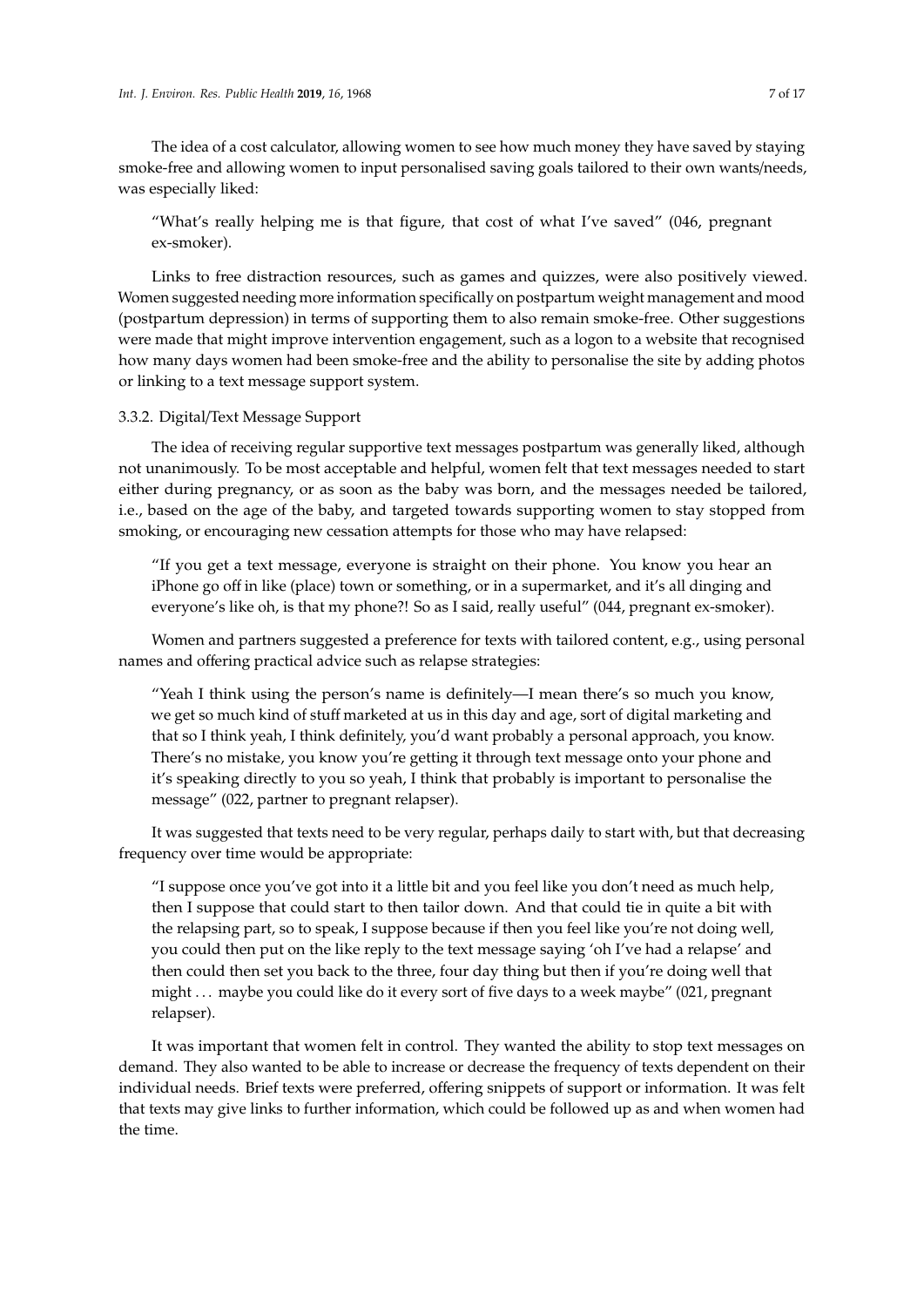#### *3.4. 'How Long' Should Support Continue for?*

It was thought to be important that the positive praise and tailored relapse prevention advice was followed up and reiterated. Having recognition of the achievement of staying smoke-free was important:

"The midwives have tick boxes, don't they, they have to talk to you about and even if it was just a tick box every time you went, the midwife mentions it again—that would be helpful" (050, postpartum ex-smoker).

Health visitors in the UK have a remit to support and care for women and families postpartum. They were felt to be well placed to discuss the benefits for babies and other family members of living in a smoke-free environment following pregnancy, and for offering support or referral to partners or other family members who were smokers, if that was applicable:

"when you see your health visitor, they support you with that as well because they give you information and support on like your breastfeeding and sleeping and other things to do with your child so they could like roll that into one and have the smoking support with that, then I think a lot of women might take to it" (FG 053-054, pregnant ex-smoker).

#### *3.5. Potential Intervention Components*

#### 3.5.1. Relapse Prevention 'Kit'

We proposed and asked for feedback on the idea that women might receive a 'relapse prevention kit'. This would be followed up with tailored advice and support from a health visitor at the usual care postpartum at home visit  $(\sim10-14 \text{ days}$  after the birth). Women generally liked the idea, although there was some concern about being reminded about smoking that might prompt cravings. Women particularly liked the prospect of being given 'free gifts' such as a voucher for a local coffee shop.

More information and advice specifically on the immediate post-birth period was thought to be helpful. This needed to be very positive and supportive, recognising the huge change in identity that women undergo as new mums:

"something that's for them. You know, that's what they need, it's something for them and they know there's help and they know that there's support. So a little help pack. Mama's Little Help Pack or Help Kit—that, I think that would go really well because it's all personal" (044, pregnant ex-smoker).

#### 3.5.2. Partner Involvement

Women thought it was important to involve partners, who were often perceived to be overlooked by health professionals during pregnancy and postpartum. Despite this, partner smoking status was recognised as being key to mothers' ability to stay smoke-free after the birth:

"I think the best thing a partner can do is quit as well really because after I'd had my oldest child, he was still smoking and he was quite good at first and would say no I'm not, and I'd say oh just give me a cigarette and he'd say no, no, no I'm not but eventually I just pestered him when we were out one day and he gave in and that's how I started again" (FG 023–026, postpartum ex-smoker).

However, engagement with partners was raised as a difficulty. A tailored leaflet was felt to be potentially acceptable and helpful, as this would remove the need for women to have to try and address partner smoking herself, which could cause friction in the relationship. A leaflet for partners was considered important because partners were perceived as needing advice about how best to support the mum to stay smoke-free: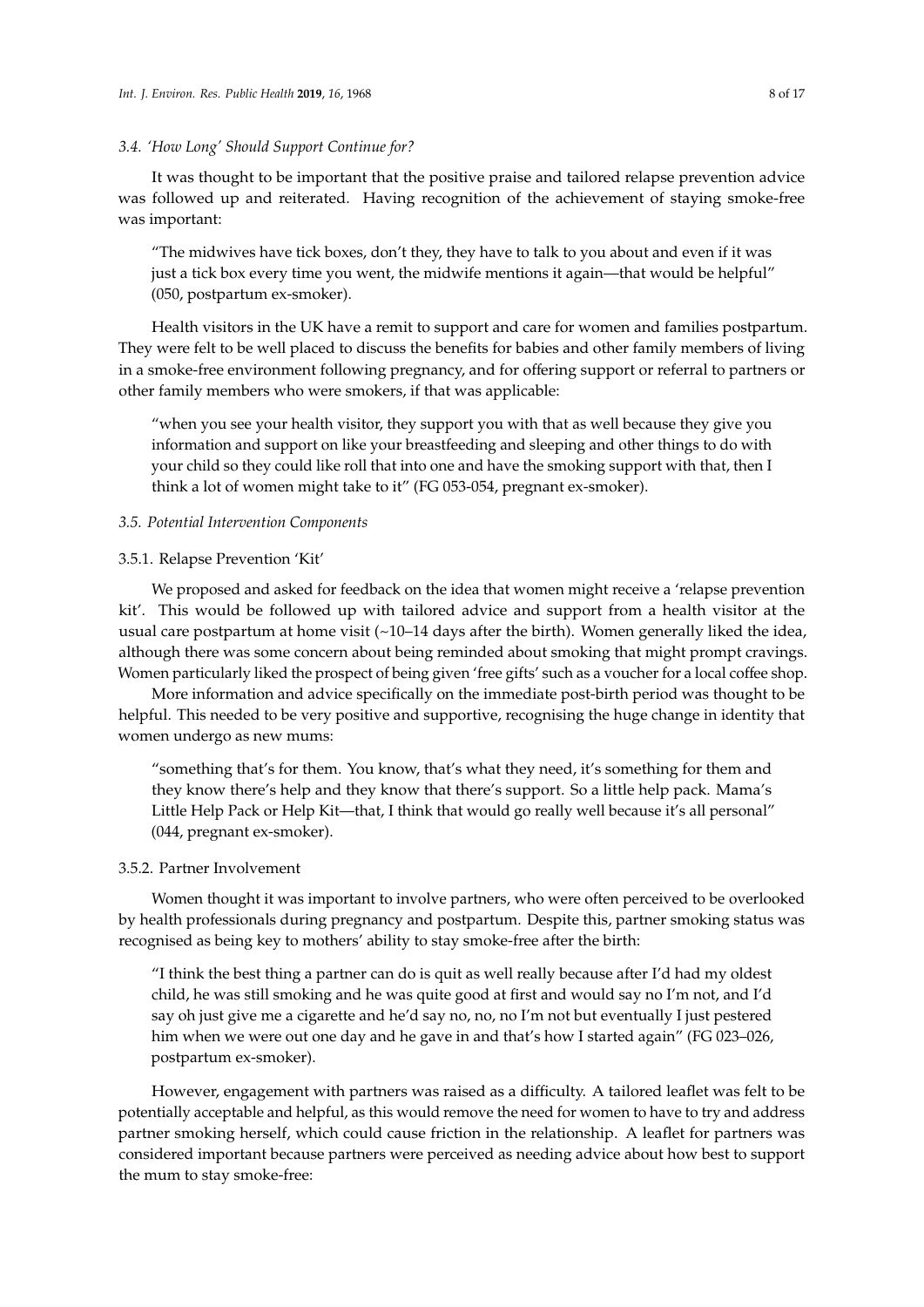"he is very good at reeling facts off at you, but it's the emotional support that you sometimes need. I knew, you know, people die of lung cancer. I knew that you can get heart failure, I knew of this, that and the other, but that emotional support is missing" (034, postpartum ex-smoker).

Importantly, it was felt that the leaflet for partners could also promote partner smoking cessation and/or relapse prevention. Information for partners could be quite hard hitting, giving factual information about the harms of smoking around mums and babies:

"I think that's quite a strong right approach actually. I mean they say when she was born you've got a new name 'dad', I mean that's something important, isn't it, it's like a big thing. Isn't it time you got rid of the other one? The dirty cigarettes and ashtray" (052, partner).

Partners also supported this approach, and highlighted the need not just for smoking cessation support, but for information and support about how to support the mum to remain abstinent:

"even if it's just to help them help the mum kind of quit, but it is just having that someone to talk to about how they do that, or how they help them quit or how they stand by them" (051, partner).

#### 3.5.3. Social Support

Input from others—live chat, quotations or testimonials—were thought to be supportive and helpful components of a potential intervention:

"I like the Facebook chat thing, things like that, people talking about it on there would probably be more beneficial. People that are going through it" (042, pregnant ex-smoker).

The idea of a self-help support group ('parents forum') was liked. Women appreciated being able to chat with others in the same situation. Although some women liked the idea of meeting up face-to-face, others mentioned how difficult this could be in the postpartum period, and also the attractiveness of online social support due to the relative anonymity:

"I think something maybe online more than in person. I think definitely, you definitely feel as a woman who's gone back to smoking after having a baby, you do feel a lot of stigma, you do feel a lot of judgement towards yourself and I think maybe going somewhere where you're in a group physically, you may feel more judged than say if it was online where it's more anonymous" (001, pregnant ex-smoker).

#### 3.5.4. E-Cigarettes

Content that gave advice and information on e-cigarettes was controversial. Many women stated that they knew e-cigarettes are likely to be much less harmful to health than continuing to smoke tobacco, yet also were very wary of using e-cigarettes. Concerns were raised about 'continuing addiction' to nicotine or a continued behavioural addiction:

"So personally, I don't think promoting, because it's still smoking, you're not taking away that need for smoking, the habit of smoking or the nicotine dependency—you're replacing it" (034, postpartum ex-smoker).

Others were unsure about any possible long-term effects of use:

"I'm a bit concerned about the lack of long-term data we have on them about the levels of harm" (FG 006–008, postpartum ex-smoker).

Some women in our sample had tried e cigarettes but had not got on with them. Others acknowledged that they might be useful for some people: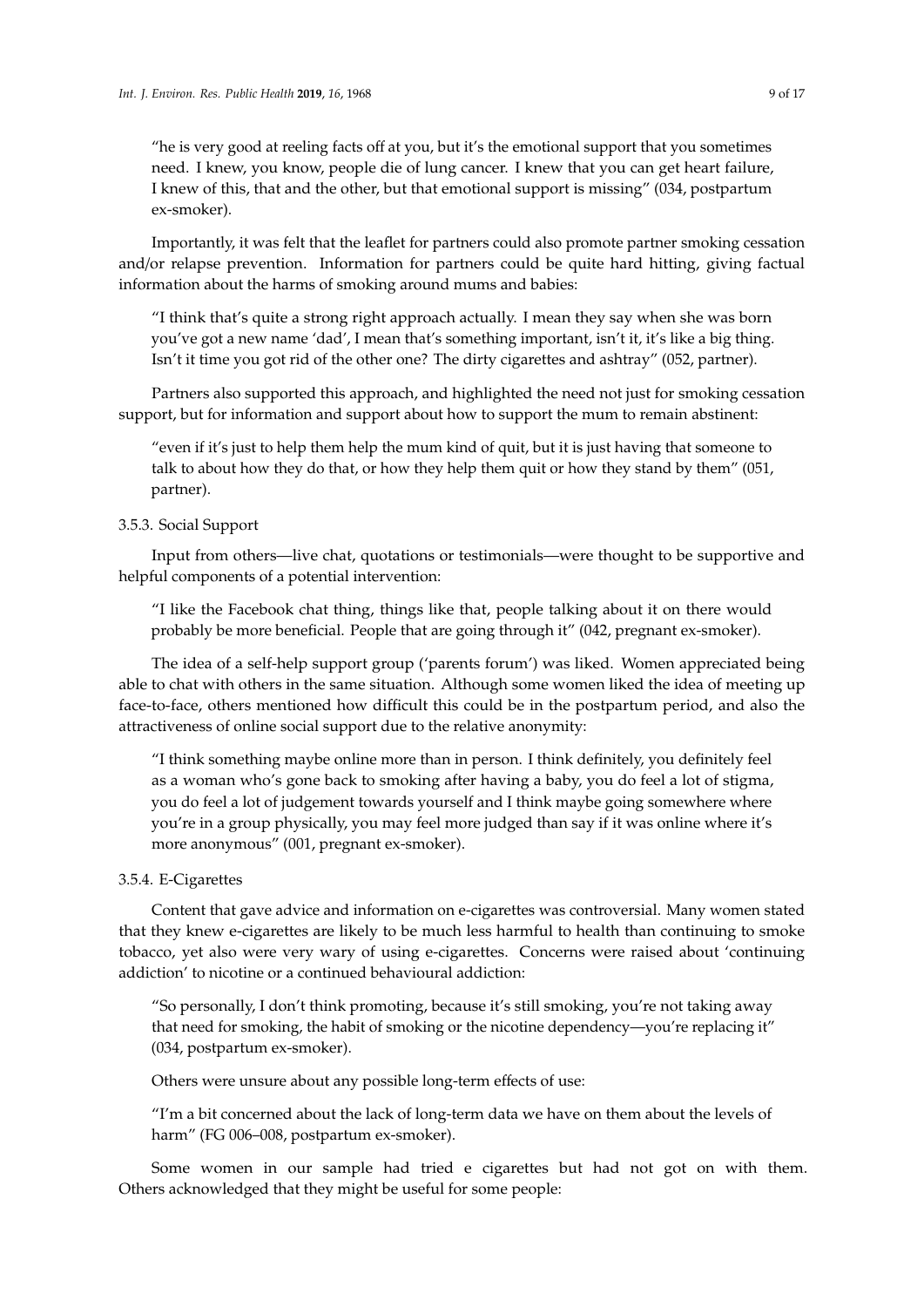"for some that need it, yes, but i don't like it. .... far safer?...........relatively harmless?. There's still risks" (Online anonymous feedback).

Most importantly, women, and also health professionals, wanted clear, precise information about e cigarettes, including advice on which ones to choose, which nicotine strength e liquid might be best and information about use while breastfeeding. Information on breastfeeding and e cigarette use was thought to be completely unavailable:

"Erm just knowing that the baby was being free from nicotine. Yeah I don't know how much that is and how that could affect a baby. Erm, it's kind of hard to say yeah, but it's still not good that they're getting nicotine, I mean even if you're doing the e-cigarettes, I don't know what the reduction in risks will be and what the risks are of nicotine through breastmilk for your baby are. So maybe information on that. Erm, I guess you just want to say still breastfeed even if you're smoking, even if you're vaping or if you're not. You know it's still the best way to feed your baby but erm, yeah I don't know what the difference of nicotine exposure is through smoking cigarettes and vaping and you know what the effects on the baby are" (055, postpartum ex-smoker).

# 3.5.5. Incentives

Incentives for staying smoke-free were generally positively viewed by women:

"I think money would be an added motivation. Every little bit helps." (FG 006–008, postpartum ex-smoker).

Particularly so if the incentive was for the individual, rather than money or vouchers for the baby (although this was not unanimous):

"Yeah. Gift card. Why don't you go and treat yourself because, yeah. I remember when after she was first born it was my birthday and [name]'s mum paid for me to get a massage and that was brilliant because I felt really properly spoilt, because you put so much of yourself into everybody else, you know, so yeah that would be a really good incentive I think. Then you can go and do your well-earned gift, or whatever it is, and feel good about yourself, which is what everybody needs, especially if they're trying to stop smoking" (004, postpartum ex-smoker).

However, incentives were less positively viewed by health care professionals, who expressed concern about how they might be funded and the longevity of the behaviour change that was incentivised:

"it doesn't sit well with me that people are going to be . . . I think everybody knows the dangers, I think people do need to be reminded but I don't think that giving rewards for that, like you say, is it just going to ... 'oh I'll get my reward this time and then if I do it again, I can stop again and ooh do I get another reward like'" (009–014 HCP FG).

The idea of self-incentives seemed to be more acceptable, and was supported and positively viewed by both health care professionals and women/partners:

"to put the money that you would have spent away and then look at how much you've got at the end of the month. That's always a good one" (050, postpartum ex-smoker).

## *3.6. Phase 3: Person-Based Intervention Development*

The final phase of our study involved working closely with ten postpartum women, seven of whom had previously been involved in phase 2. We ran a prototype version of the intervention, including delivering the text message support system, and collected detailed qualitative feedback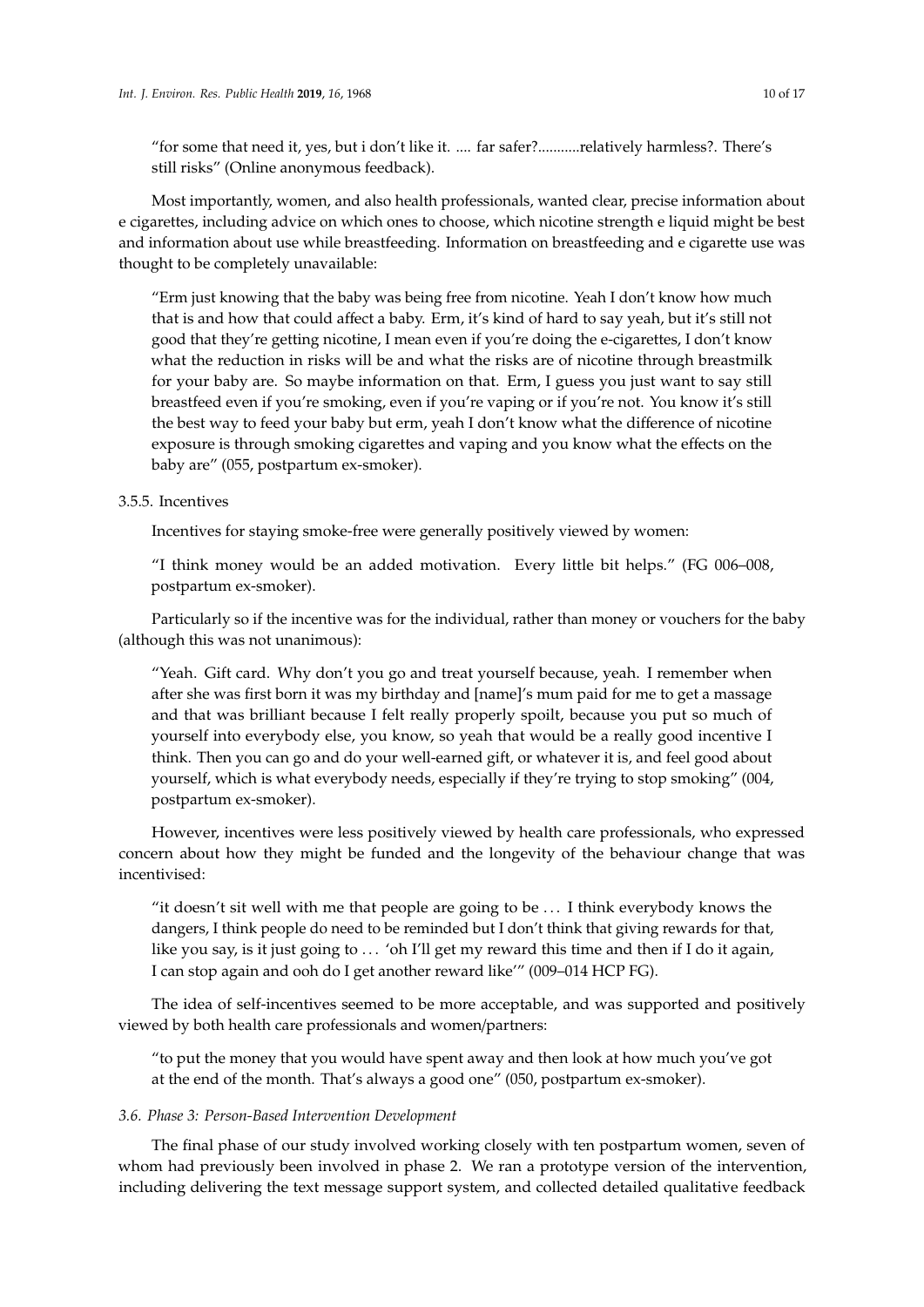during four extended interviews with each woman, conducted over a three-month period. In this phase we iteratively developed the package of support and were reassured about its acceptability. The overall intervention was perceived positively, and all participants had extremely useful feedback and suggestions for improvements that will be incorporated into the final intervention. Overall, all participants felt that a smoking relapse prevention intervention was important, would be beneficial, and the proposed intervention pathway (Figure [1\)](#page-3-0) was thought to be appropriate and missing no major elements.

Seeking feedback from women one to one enabled us to clearly understand the challenges of remaining smoke-free over time and as the postpartum period progressed. Regaining some normality to life following the disruption of childbirth, and encountering smoking triggers, was challenging:

"we've never smoked in our house, going for a dog walk is a chance for us to have a chat, catch up and have a couple of cigarettes on the way round. So actually, when I first gave up, going for a walk was one of my triggers for wanting to have a cigarette" (058, postpartum ex-smoker).

Here, the participant emphasises the relational aspect of relapse triggers, since smoking with a partner whilst walking was a previously enjoyable habit. This demonstrates the enormity of the task of remaining smoke-free, in adjusting to a new 'normal' following childbirth, in coping with smoking triggers, in negotiating relationships where smoking had been an integral part, and in finding alternative ways to relax and cope with the stresses and strains of new motherhood.

Focusing the intervention not just on supporting the mother, but offering support for partners, both to quit smoking themselves, and advising on how to help women stay smoke-free, was seen as absolutely essential:

"It's mainly just the thing about the partners that's going to be the most helpful and I think for me would have been the most useful. Erm, just knowing that you know, because then I could have supported him, you know, so, and maybe it's a platform that you can refer to as a couple and again, it starts that conversation and if it's got facts and figures on it, I think it's more likely to, it would have helped me to convince him" (060, postpartum ex-smoker).

Having support that continued well into the postpartum period that was reiterated by health professionals, at every contact, was supported:

"And then it's recapped during like your midwife appointments and things like that. I think that's quite a good way to have it, and the website's there continuously as well. And that you've been informed about it from the start, which is quite good because it gives you a chance to get used to using it and all the different sort of benefits and features of it. And then I think that the Fourth trimester pack (relapse prevention kit), sort of after your baby's first born, it can be given to you, and then they can go over it with you when they visit and stuff, I think that's quite good . . . I think the first year because then it's all your pregnancy and then a few months afterwards. I think that's sort of good to keep it going until you sort of have had your baby and then it still encourages you once you've had your baby to stay quit" (063, postpartum ex-smoker).

Each intervention component was discussed in detail following a period of time in which participants had 'used' the intervention in real-time. Overall feedback was positive. Where negative comments were received, we used these to develop and refine the intervention.

#### **Component 1—Intervention introduction, leaflets and initial advice from a healthcare professional**

Women were positive about the intervention name—'BabyBreathe<sup>TM</sup>'—having a positive supportive association. Supporting feedback from phase 2 that the intervention should be initiated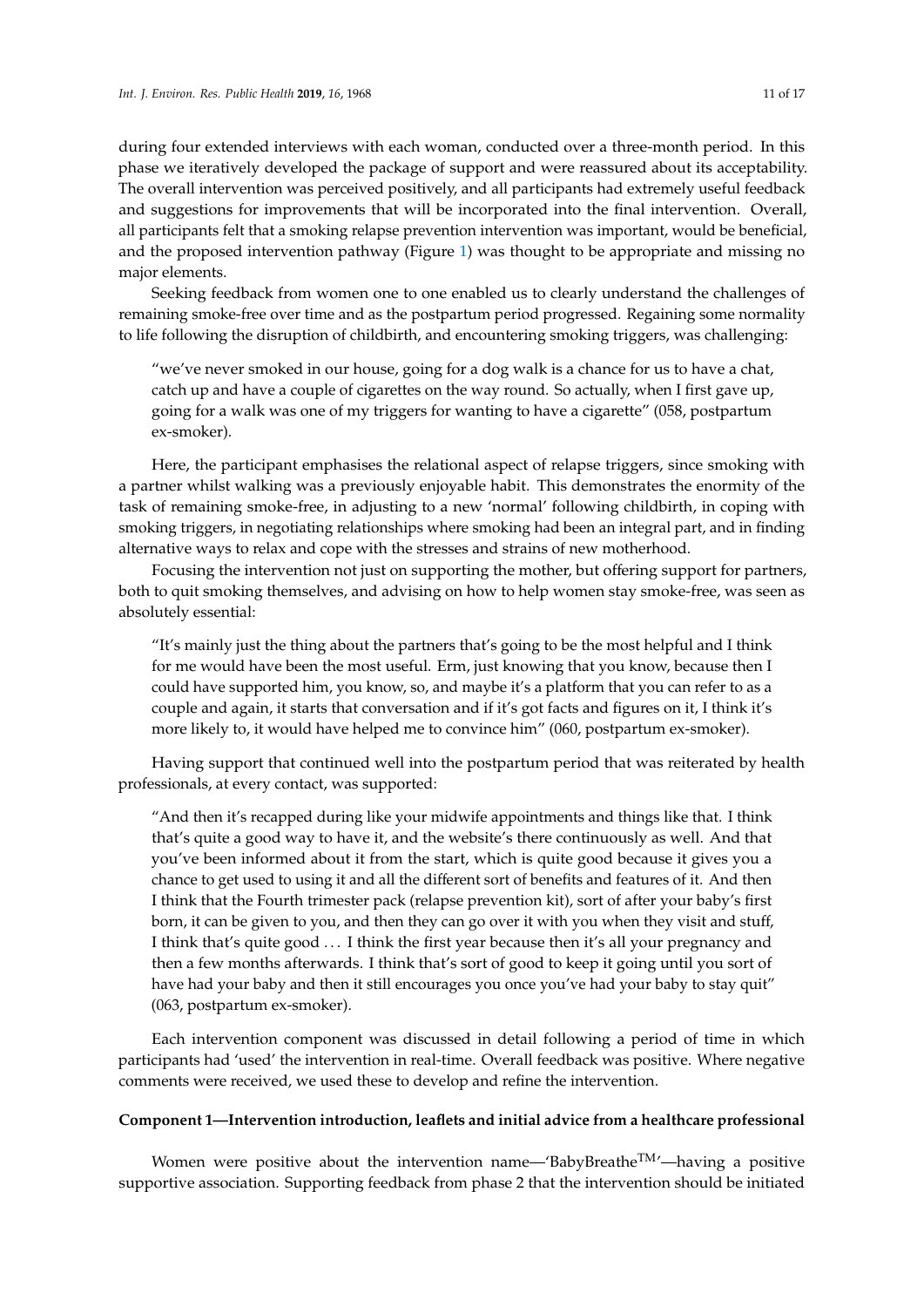during pregnancy, women were positive about our prototype leaflet introducing the intervention, but felt strongly that this needed to be part of or to initiate a conversation with a healthcare professional:

"I think as long as they're giving the leaflet out and talking to people at the same time" (062, postpartum ex-smoker).

The need for supportive, evidence-based information on the importance of remaining smoke-free was emphasised, but it was also strongly suggested that leaflets could be easily lost or overlooked, and that the power of having information reiterated by a 'credible source' was important to incorporate into the intervention.

## **Component 2—Partner support**

The idea of a separate leaflet or information source for partners was very well supported. Women felt that it would be useful to have something specifically designed for partners, as it was perceived that partners were often excluded. Support for partners was also positively framed:

"you're kind of already coming from a positive place, aren't you? Saying thank so much for being that guy, thanks for being that person and you're given the factual information about kind of why it's great that you are this person and that you're doing this and why it's good for mum and baby. Erm, and you know you're kind of giving enough information about the programme so you're saying, we're not asking you to do it alone with your partner, we're going to help you do this and this is what we're going to do to help you do this" (059, postpartum ex-smoker).

The partner leaflet included cessation support for partners where this was appropriate, but also advice for partners on how to support their partner on staying smoke-free.

#### **Component 3—Website**/**app**

Women were given time to engage with the website in real-time prior to and during the interview. They were asked to consider the format of the information being on a website or available as an app. Overall, women reacted positively to the website content and format. Some women appreciated the factual information, stating that it was important that everything was up to date and 'evidence-based':

"I think for me, and again I think this might just be personal choice, it is the stats information, you know the kind of health, second-hand smoke, you know all those kind of stats, SIDS, increased risk of SIDS—all that kind of information for me, really stands out to me because I know that it's backed up with research" (059, postpartum ex-smoker).

Women especially appreciated being able to access support in their own time and being able to personalise/tailor the support. For example, we received positive feedback on a health timeline that incorporated women's own dates, and on a savings calculator in which women could input their own data:

"it was personalising it to you and it's something you can come back to and I think it's really good so you're aware of what your trigger points are and when you're, you know your difficult times" (060, postpartum ex-smoker).

It was important to have both a website and an app available. Some women preferred one format over the other. Predominantly, women accessed support on their phones:

"But probably more so on my phone than on an actual laptop. Especially if I was, and I had managed to breast feed, it's probably something that I would have done whilst feeding" (058, postpartum ex-smoker).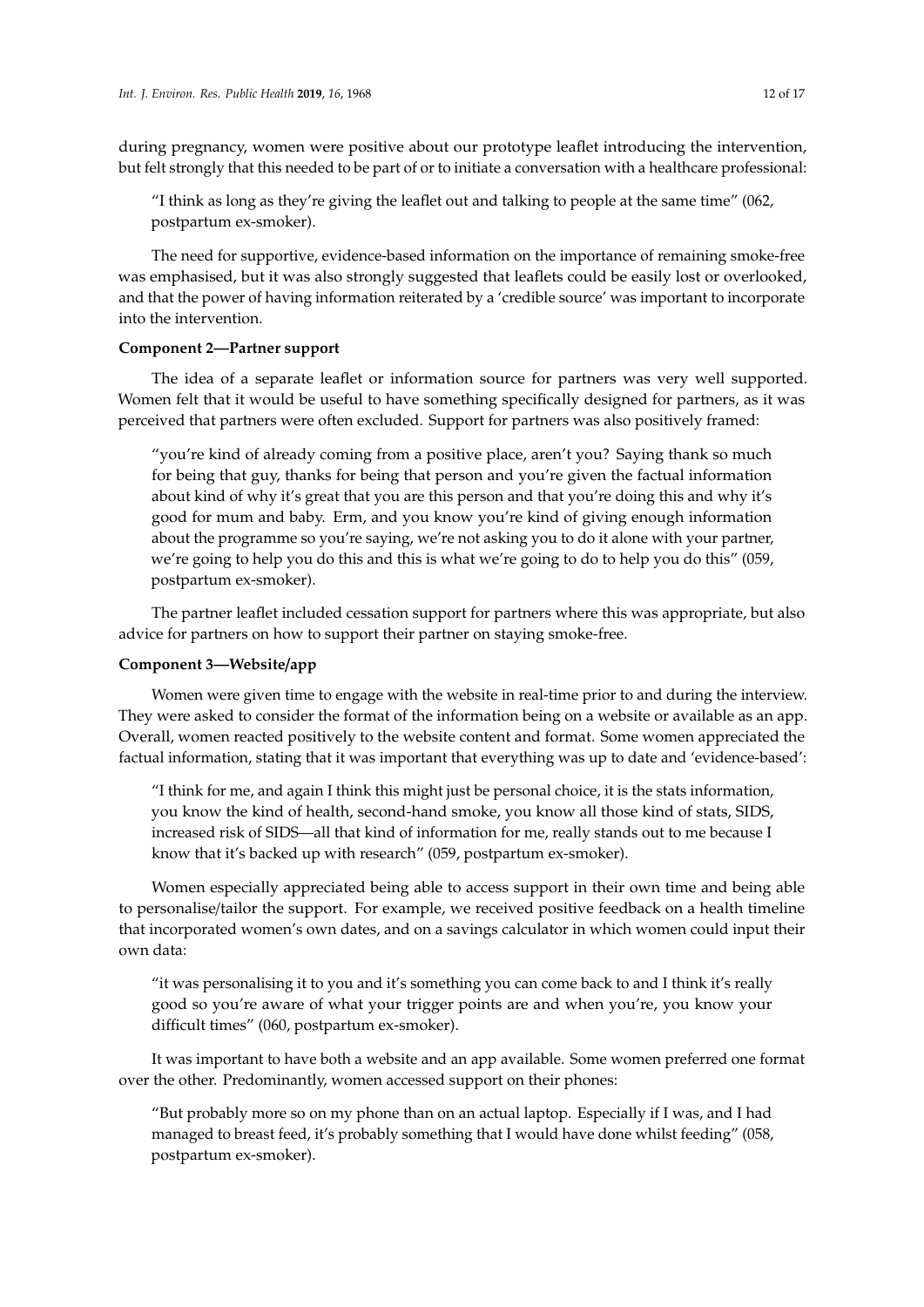#### **Component 4—Text message support postpartum**

Tailored digital support via the text message support system received positive feedback, having been experienced in 'real-time'. This involved sending 16 text messages over a period of four weeks, with reducing frequency. Tailored options included a quiz and questions that participants could respond to, such as texting 'help' if extra support was required. Women described the usefulness of continued positive support through hard times:

"They were really good, they were good, yeah. Yeah they did help you. I mean I think they would help especially for like if you're having a bad day and you can just try, because everyone's on their phones, aren't they, so just try and distract yourself" (064, postpartum ex-smoker).

For some, the idea of digital support also was useful in terms of helping them to feel less alone:

"It's quite nice to hear my phone. I was like oh who's messaged me! Oh yeah, look. And I suppose maybe it's because I'm quite rural so therefore I am at risk of being really quite isolated. That oh yeah, there's someone there" (058, postpartum ex-smoker).

# **Component 5—BabyBreatheTM box**

The final intervention component was a prototype mock-up of a physical kit, a box that women might receive around the time of the birth of the baby. This would incorporate more advice and information, as well as some 'free gifts' such as vouchers for Mums to use as self-rewards/treats. We also discussed including a piece of NRT gum, and advice and support to use e cigarettes as a lapse prevention tool:

"I think it would be a good approach because it's sort of then feels like you're erm getting additional support and it sort of like gives you a chance to look through things, if you're not going to use the website or the texting or things like that, it's quite good to have a box full of the information. And different gifts and things that encourage you" (062, postpartum ex-smoker).

Although advice on e-cigarettes remained controversial and was not for everyone, women appreciated knowing that they had alternatives they could turn to rather than returning to smoking:

"it's always good to know what's available because I mean like I was saying earlier, going back onto something like patches is so much better than going back onto cigarettes because then it's only the nicotine you're getting and it's not anything else, is it? And I think just being aware of what things are really good. And obviously all the information that you guys have got, you always talk about e-cigs as well so I think it's good then you've got both sides, haven't you? (060, postpartum ex-smoker)"

It was emphasised that women needed very clear information, and that there was much confusion around the use of nicotine postpartum:

"Just explaining what  $\dots$  yeah. What are e-cigarettes, what are the different  $\dots$  the fact that you can have 0% strengths, you can have different variations of nicotine maybe. Yeah I think for a lot of people they might go back to cigarettes rather than that because that all just seems so confusing and complicated if you've never used any kind of nicotine replacement" (066, postpartum ex-smoker).

Overall, the intervention pathway and combined package of support received positive feedback. It was important to have different elements that women could use in combination, or pick and choose from, tailoring the support required to suit their own needs:

"I think it would make you feel very supported. Yeah, definitely. A combination of everything, the website, the texts. Erm, the app" (066, postpartum ex-smoker).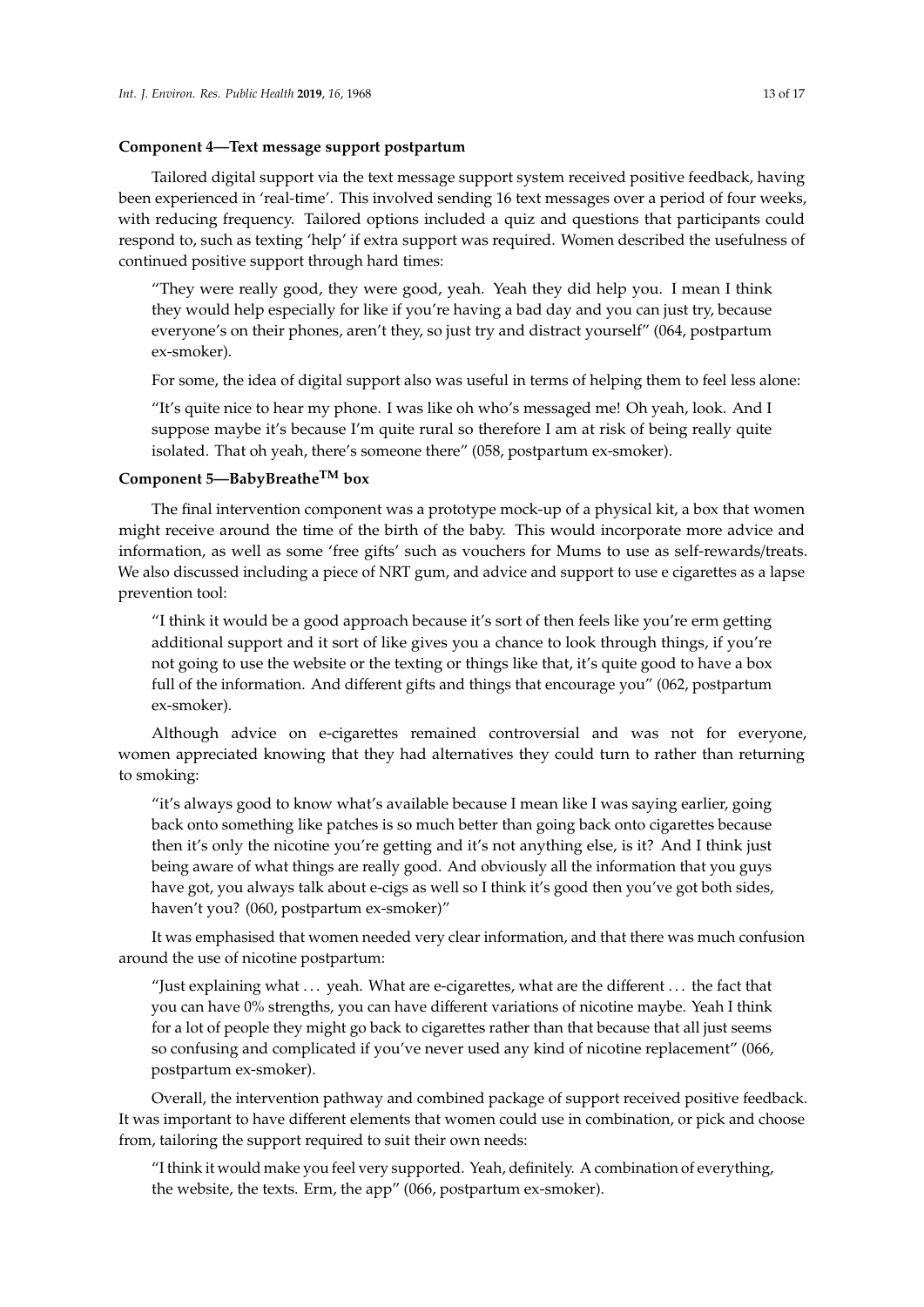#### **4. Discussion**

Our three-phase mixed methods intervention development study demonstrates a process for utilising a theory-driven approach to define intervention components, that were then refined and initially 'tested' for real world use and acceptability over two qualitative phases of data collection and analysis. In our focus group and interview feedback phase, we gathered information on 'who, what form, how long and which components' might constitute an acceptable, helpful and feasible intervention. This enabled us to develop the intervention pathway and components, drawing on our findings to identify midwives or health visitors during pregnancy as being a 'credible source' to introduce a postpartum relapse prevention intervention. Women wanted evidence-based information that they could access towards the end of pregnancy, to prepare for the high risk (for smoking relapse) immediate postpartum period. It was also felt that the intervention could really 'kick in' at this time, with support offered face-to-face by a health visitor. There was a high level of acceptability for digital support. Women had positive feedback on a prototype website and were enthusiastic about using an app which they might access in their own time. Tailored elements were particularly appreciated, including a cost-saving calculator and a health calculator, so that women might be able to see, for them and for their baby, the benefits of staying smoke-free over time.

Women in our phase two data collection were unsure about the use of digital text message support (from birth), emphasising the importance of tailoring and being able to opt-out. In contrast, when we actually tested the text message support system in phase 3 in 'real-time', feedback was very positive. Particularly, text messages were thought to facilitate support to women at particularly risky times for smoking relapse, such as returning to work or social situations in which there was an association with smoking behaviour. The idea of a 'relapse prevention kit', in the form of our 'BabyBreathe<sup>TM</sup> box' that gave more advice and free gifts at the end of pregnancy, also received positive feedback. This is an approach that has been successfully used for smoking cessation in the general population of smokers [\[22,](#page-16-9)[24\]](#page-16-11), with our findings also suggesting that this may be a promising approach for postpartum relapse prevention. Overall, the ability to tailor and personalise all parts of the intervention was crucial. It was thought important to provide evidence-based information on smoke-free motivators, including thinking of the baby, concerns of second- and third-hand smoke, information on health statistics and positively framed praise and support. Partner support was felt to be critical to the likely success of an intervention, and it was noted that the important role of the partner was often lacking acknowledgement in most areas of postpartum support.

Stress, guilt, perceptions of judgement, isolation and struggling with a non-smoking identity alongside adjusting to a new mothering identity were important factors that an intervention needed to address, as has been suggested in previous qualitative work [\[2,](#page-15-1)[4\]](#page-15-3). We also found entrenched confusion around the evidence on e-cigarettes, and a real need to provide evidence-based advice on safety and harm reduction in the postpartum period. This might simply include wider dissemination of existing information resources that were not known about (e.g., resources produced by the smoking in pregnancy challenge group [\[25\]](#page-16-12)).

The intervention we present here includes self-help, tailored options and pharmacotherapy for relapse prevention, which is the only potential intervention demonstrating some evidence of effectiveness in a recent Cochrane review (although studies were generally of low quality, the certainty of the evidence was moderate–low, and it was concluded that more research is needed). The BabyBreathe<sup>TM</sup> intervention has been developed working with women, partners and health professionals. The person-based approach has been used in other settings in developing digital health interventions [\[14\]](#page-16-1), and, we hypothesise, is likely to result in an intervention that ultimately is more acceptable, feasible to deliver and effective at supporting sustained smoking abstinence postpartum. Although effectiveness has yet to be demonstrated (and will form the next phase of our work), our intervention aligns with current NHS policy to address smoking and relapse prevention as part of the prevention agenda within the NHS long term plan [\[26\]](#page-16-13), and the 'making every contact count' agenda [\[27\]](#page-16-14). Our BabyBreathe<sup>TM</sup> intervention is in line with the NHS cancer strategy, which places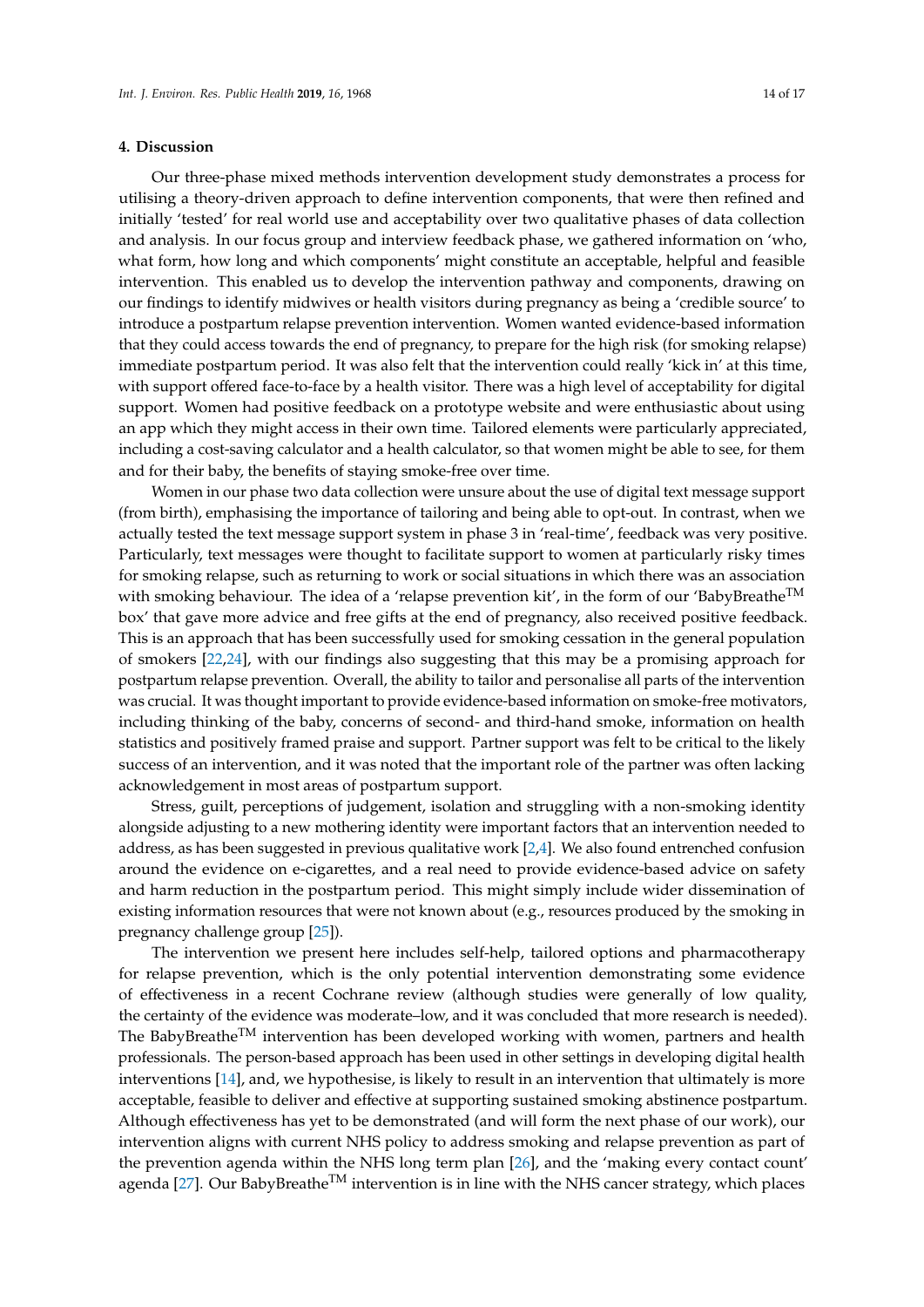a major emphasis on prevention [\[15\]](#page-16-2), both for individuals and in terms of preventing generational transmission of unhealthy behaviours.

Drawing on qualitative feedback, our intervention includes varied and tailored self-help options delivered initially in pregnancy and into the postpartum period. Crucially our intervention includes support for partners, which has not typically, consistently or reliably been included in postpartum relapse prevention interventions, but is a critical influence [\[28\]](#page-16-15). The intervention proposes to test the prophylactic use of NRT for women to self-administer if they experience the return of nicotine cravings postpartum. This is a novel and so far untested approach to postpartum relapse prevention. Additionally, support and information to access and use e cigarettes to cope with urges to smoke will be an important aspect of the intervention. Although qualitative feedback on NRT and e cigarettes was mixed and there remain concerns and fears about the use of e cigarettes, we found, in line with recent evidence [\[25\]](#page-16-12), a clear need for factual information on the safer use of nicotine tailored to the postpartum period.

A strength of our work is the incorporation of evidence from different sources, triangulating systematic review evidence with qualitative data gathered in phases two and three. We recommend this approach to intervention development, as the triangulation of data sources is essential to the development of a meaningful, acceptable and feasible to deliver intervention. Being theory-driven ensures that the intervention can be clearly described and evaluated in future testing. However, a possible limitation of our work is the primarily qualitative nature of the intervention development, with data drawn from a purposive sample. While this is a strength of the person-based approach to intervention development [\[14\]](#page-16-1), it is also possible that we did not capture a broad enough range of views. We did not collect detailed demographic data from participants in order to maximise participation, as the focus of our work was on intervention development. This is a limitation however, and we are aware that our sample did not capture a broad range of views across women and partners of varying ethnicities. Seven of our phase 3 sample had also been involved earlier in phase 2. In hindsight, this was a limitation as women may have unduly positively evaluated aspects of the intervention that they themselves had suggested in phase 2. Clearly, further testing of the intervention is necessary to establish effectiveness and cost effectiveness, and to assess generalisability to a wider population of postpartum women. Our approach to analysis was rigorous and systematic. One researcher (TB) coded all qualitative data and a second researcher (CN) checked analysis for consistency and applicability. Further, we undertook a proportion of independent double coding, improving the reliability and trustworthiness of the coding. Although given increased time and resource we might ideally have double coded all qualitative data, our approach to team working and iterative discussion of analysis as it developed gives us reassurance that the coding is sufficiently valid and reliable for us to base our intervention development upon.

Practically, our proposed intervention has been developed working with the population that it ultimately targets, and also incorporating feedback from healthcare professionals involved in the care of women throughout pregnancy and postpartum. This, we hypothesise, maximises its likely future utility, as well as ensuring that it is clinically and contextually appropriate and can run alongside usual care processes at low cost to the health service. The intervention is scalable and potentially adaptable to other cultural contexts and healthcare systems worldwide. The intervention is theory-driven, being based on health behaviour change theory, and with each component clearly mapped to specific behaviour change techniques within the behaviour change technique taxonomy v1 [\[12,](#page-15-11)[16\]](#page-16-3). This ensures a clear pathway to evaluation of both the overall intervention, and its constituent components. Following the process of theory-driven, mixed methods intervention development outlined in this paper, our next step will be to evaluate the intervention as part of a definitive randomised controlled trial.

# **5. Conclusions**

Developing a relapse prevention intervention that may ultimately improve postpartum relapse rates was a complex process, involving three key phases. Following a phase of systematic reviewing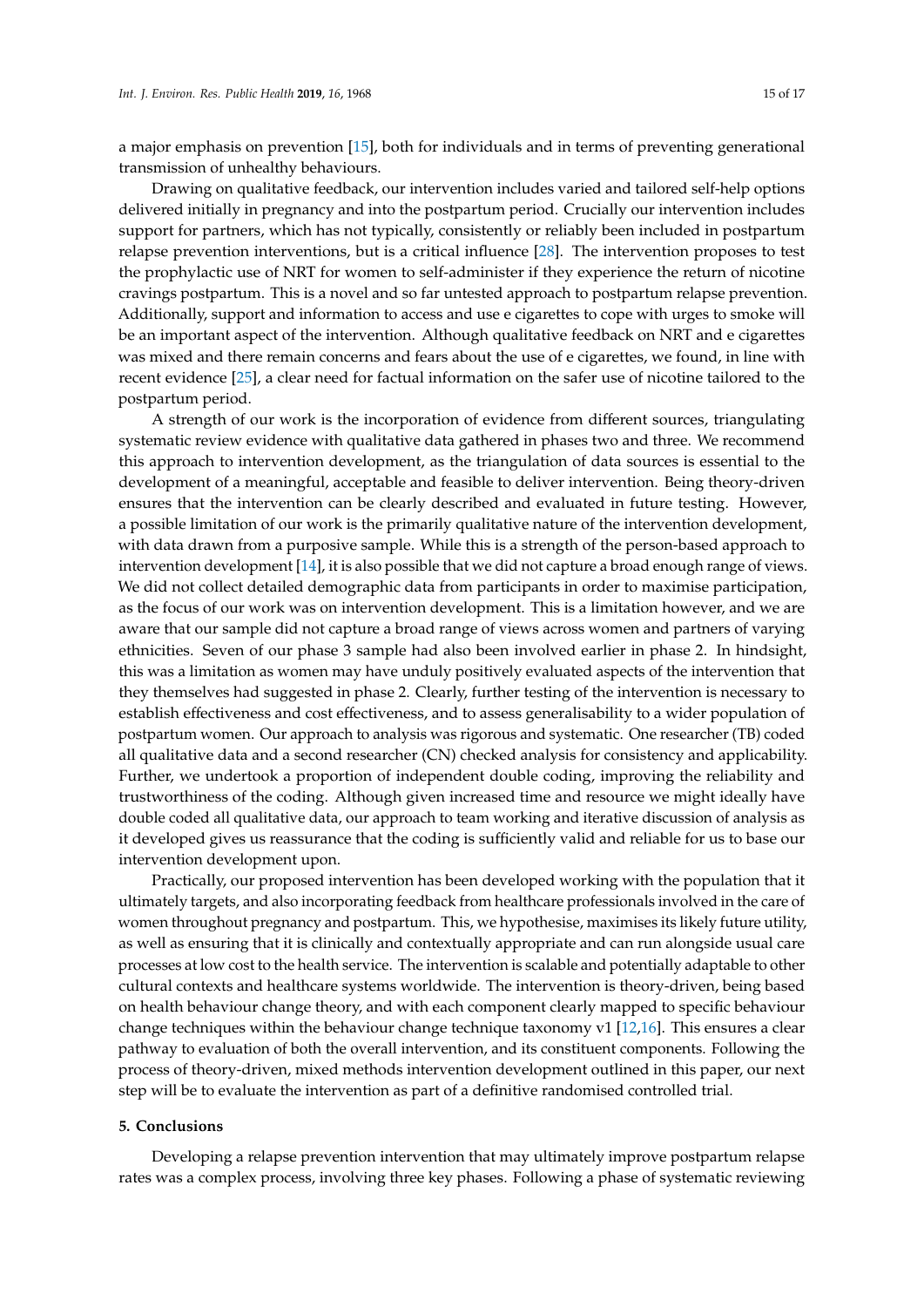of intervention behaviour change techniques [\[16\]](#page-16-3), we gathered qualitative feedback from pregnant and postpartum relapsers and ex-smokers, partners and healthcare professionals to define who might deliver an intervention, in what form, for how long and with what potential components. Using a person-based approach, the final phase of our work tested a prototype intervention, enabling us to develop an approach suitable for testing in a definitive trial.

**Author Contributions:** Conceptualization of the study, C.N., L.B., W.H., F.N., R.H., S.O., M.U.; methodology, C.N., W.H., F.N., R.H., M.U.; software and analysis, T.J.B. & C.N.; validation, C.N. & T.J.B.; writing—original draft preparation, C.N., T.J.B., L.B., W.H., F.N., R.H., S.O., M.U.; writing—review and editing, C.N., T.J.B., L.B., W.H., F.N., R.H., S.O., M.U.; project administration, C.N. & T.J.B.; funding acquisition, C.N., L.B., W.H., F.N., R.H., S.O., M.U.

**Funding:** This study was funded with a grant from the Medical Research Council (PHIND grant ref: MR/P016944/1). Research time for TB was further supported with NIHR RCF funding from the Norfolk and Norwich University Hospital.

**Acknowledgments:** We thank all of the study participants for sharing their views and insights in our qualitative work. We thank the following organisations for their valuable guidance and assistance in recruiting interested participants for phases 2 and 3; Cambridgeshire Community Services NHS Trust, CRN Eastern, East Coast Community Healthcare, Norfolk and Norwich University Hospitals NHS Foundation Trust, Norfolk County Council Children's Services, and Smoke-free Norfolk. We also thank our PPI representatives for their support and helpful advice.

**Conflicts of Interest:** The authors declare no conflict of interest.

# **References**

- <span id="page-15-0"></span>1. Jones, M.; Lewis, S.; Parrott, S.; Wormall, S.; Coleman, T. Re-starting smoking in the postpartum period after receiving a smoking cessation intervention: A systematic review. *Addiction* **2016**, *111*, 981–990. [\[CrossRef\]](http://dx.doi.org/10.1111/add.13309) [\[PubMed\]](http://www.ncbi.nlm.nih.gov/pubmed/26990248)
- <span id="page-15-1"></span>2. Notley, C.; Blyth, A.; Craig, J.; Edwards, A.; Holland, R. Postpartum smoking relapse—A thematic synthesis of qualitative studies. *Addiction* **2015**, *110*, 1712–1723. [\[CrossRef\]](http://dx.doi.org/10.1111/add.13062)
- <span id="page-15-2"></span>3. Orton, S.; Coleman, T.; Coleman-Haynes, T.; Ussher, M. Predictors of Postpartum Return to Smoking: A Systematic Review. *Nicotine Tob. Res. O*ff*. J. Soc. Res. Nicotine Tob.* **2017**, *20*, 665–673. [\[CrossRef\]](http://dx.doi.org/10.1093/ntr/ntx163) [\[PubMed\]](http://www.ncbi.nlm.nih.gov/pubmed/29065203)
- <span id="page-15-3"></span>4. Notley, C.; Colllins, R. Redefining smoking relapse as recovered social identity—Secondary qualitative analysis of relapse narratives. *J. Subst. Abuse* **2018**, *23*, 660–666. [\[CrossRef\]](http://dx.doi.org/10.1080/14659891.2018.1489009)
- <span id="page-15-4"></span>5. Brown, T.; Hardeman, W.; Bauld, L.; Holland, R.; Maskrey, V.; Naughton, F.; Orton, S.; Ussher, M.; Notley, C. Re-configuring Identity Postpartum and Sustained Abstinence or Relapse to Tobacco Smoking. *Drug Alcohol Rev.* **2019**, in press.
- <span id="page-15-5"></span>6. Livingstone-Banks, J.; Norris, E.; Hartmann-Boyce, J.; West, R.; Jarvis, M.; Hajek, P. Relapse prevention interventions for smoking cessation. *Cochrane Database Syst. Rev.* **2019**, *2*, CD003999. [\[CrossRef\]](http://dx.doi.org/10.1002/14651858.CD003999.pub5)
- <span id="page-15-6"></span>7. Doll, R.; Peto, R.; Boreham, J.; Sutherland, I. Mortality in relation to smoking: 50 years' observations on male British doctors. *BMJ* **2004**, *328*, 1519. [\[CrossRef\]](http://dx.doi.org/10.1136/bmj.38142.554479.AE)
- <span id="page-15-7"></span>8. Peto, R.; Darby, S.; Deo, H.; Silcocks, P.; Whitley, E.; Doll, R. Smoking, smoking cessation, and lung cancer in the UK since 1950: Combination of national statistics with two case-control studies. *BMJ* **2000**, *321*, 323–329. [\[CrossRef\]](http://dx.doi.org/10.1136/bmj.321.7257.323)
- <span id="page-15-8"></span>9. What Are the Health Risks of Smoking? 2018. Available online: https://www.nhs.uk/[common-health](https://www.nhs.uk/common-health-questions/lifestyle/what-are-the-health-risks-of-smoking/)questions/lifestyle/[what-are-the-health-risks-of-smoking](https://www.nhs.uk/common-health-questions/lifestyle/what-are-the-health-risks-of-smoking/)/ (accessed on 5 April 2019).
- <span id="page-15-9"></span>10. Passive Smoking and Children RCP London. Available online: https://[shop.rcplondon.ac.uk](https://shop.rcplondon.ac.uk/products/passive-smoking-and-children)/products/ [passive-smoking-and-children](https://shop.rcplondon.ac.uk/products/passive-smoking-and-children) (accessed on 20 March 2018).
- <span id="page-15-10"></span>11. Michie, S.; Prestwich, A. Are interventions theory-based? Development of a theory coding scheme. *Health Psychol. O*ff*. J. Div. Health Psychol. Am. Psychol. Assoc.* **2010**, *29*, 1–8. [\[CrossRef\]](http://dx.doi.org/10.1037/a0016939)
- <span id="page-15-11"></span>12. Michie, S.; Richardson, M.; Johnston, M.; Abraham, C.; Francis, J.; Hardeman, W.; Eccles, M.P.; Cane, J.; Wood, C.E. The Behavior Change Technique Taxonomy (v1) of 93 Hierarchically Clustered Techniques: Building an International Consensus for the Reporting of Behavior Change Interventions. *Ann. Behav. Med.* **2013**, *46*, 81–95. [\[CrossRef\]](http://dx.doi.org/10.1007/s12160-013-9486-6)